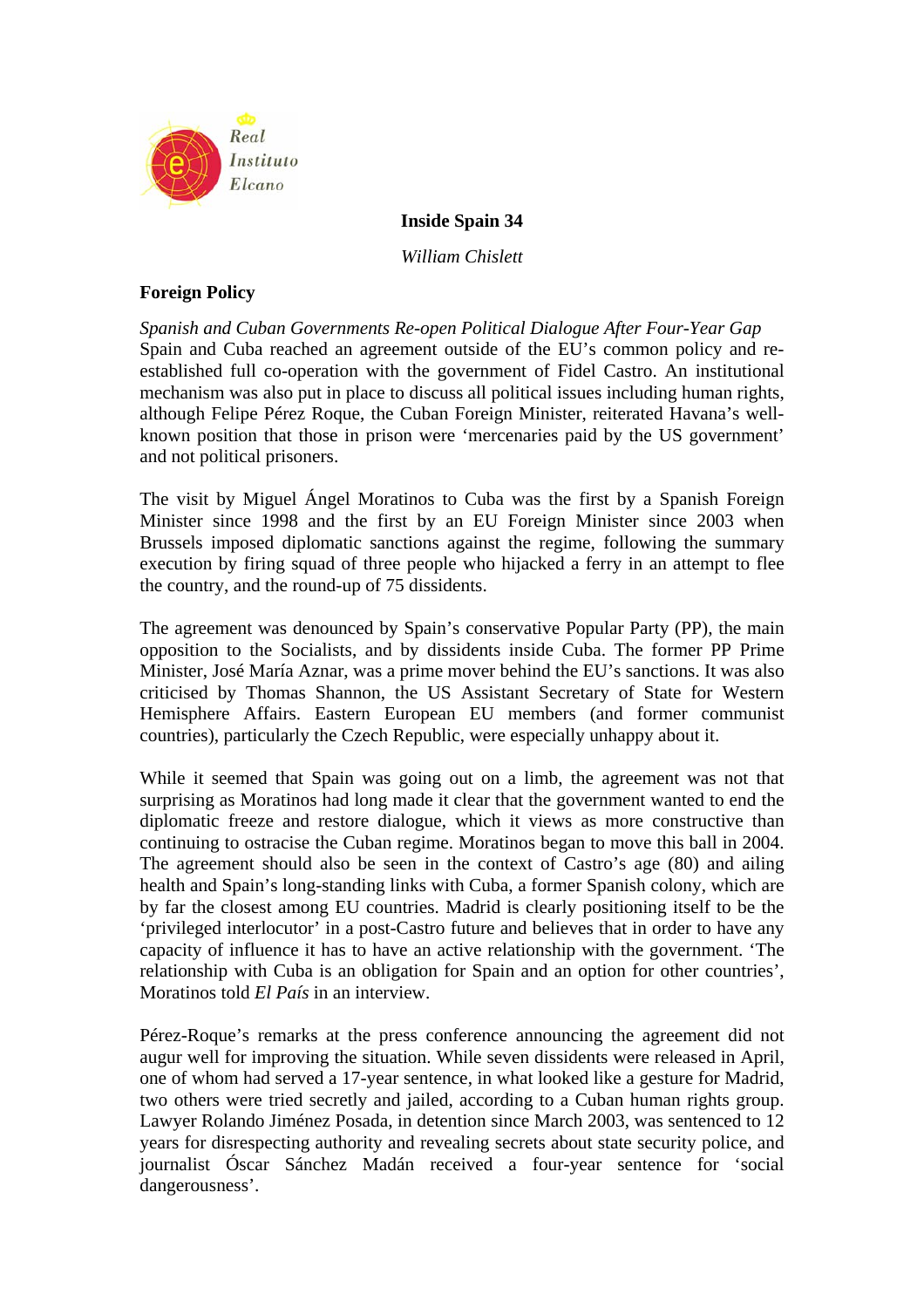Moratinos' decision not to meet dissidents drew fire from Castro's opponents. Miriam Leyva, the wife of Óscar Espinosa Chepe, one of the 75 dissidents arrested in 2003 and released since then for health reasons, accused him of 'betraying our prisoners'. Aznar –who is the only Spanish Prime Minister to have received Castro in the Moncloa palace (in 1998)– called the agreement a 'calamity'. His remarks should be seen in the context of the PP's strategy of confrontation with the Socialists. Javier Sandomingo, a senior Foreign Ministry official, stayed on a day in Havana and met the more moderate dissidents. Those in favour of a harder line demanded to see Moratinos or no other official, something that was regarded as unacceptable.

Spain is the leading direct investor in Cuba (between US\$2 billion and US\$3 billion), particularly in the tourism sector, and the country is the third-largest export market in Latin America (close to US\$800 million in 2006). As a result of the deal, Madrid will reopen its cultural centre in old Havana, a project put on hold since 2003, and is prepared to renegotiate Cuba's debt and reopen some official credit lines.

# *Former Portuguese President to Head Spain and Turkey's 'Alliance of Civilisations' Initiative*

Jorge Sampaio, the former President of Portugal, was appointed High Representative for the Dialogue of Civilisations of the United Nations, created after the UN assumed in 2005 the 'Alliance of Civilisations' initiative launched by Spain and Turkey in 2004.

The Alliance, said Sampaio, aimed to be a counterpoint to the 'disseminated and fatalistic idea of a clash of civilizations'.

# **Domestic Scene**

# *General Franco's Courts Martial Declared Illegitimate in Civil War Bill*

More than 30 years after General Franco died, the dictator's courts martial, public order tribunals and other courts established to punish people for political reasons are to be declared illegitimate under a draft law, agreed by the ruling Socialists and the communist-led United Left coalition, which looks set to be approved later this year.

The agreement overturned a key element of the Law of Historical Memory, which passed the first stage of its controversial passage through parliament last December (see *Inside Spain*, Newsletter 31, 1 February 2007). At that time the government wanted a five-person committee elected by the parliament to oversee cases. The conservative Popular Party (PP), the only party to still reject the law, could block the committee's decisions as they would require a majority of three out of five. This committee has now been eliminated. The Socialists also refused to annul the verdicts and name those who administered the courts until Franco's death in 1975.

By declaring the courts contrary to law and illegitimate, the government has paved the way for all victims to have their sentences symbolically annulled. The government, however, is anxious to put in place safeguards that ensure there will not be a flood of requests for compensation. The Socialists have 164 seats and the United Left group five in the 350-seat lower house so the support of other parties will be needed for the bill, yet to be finalised, to become law.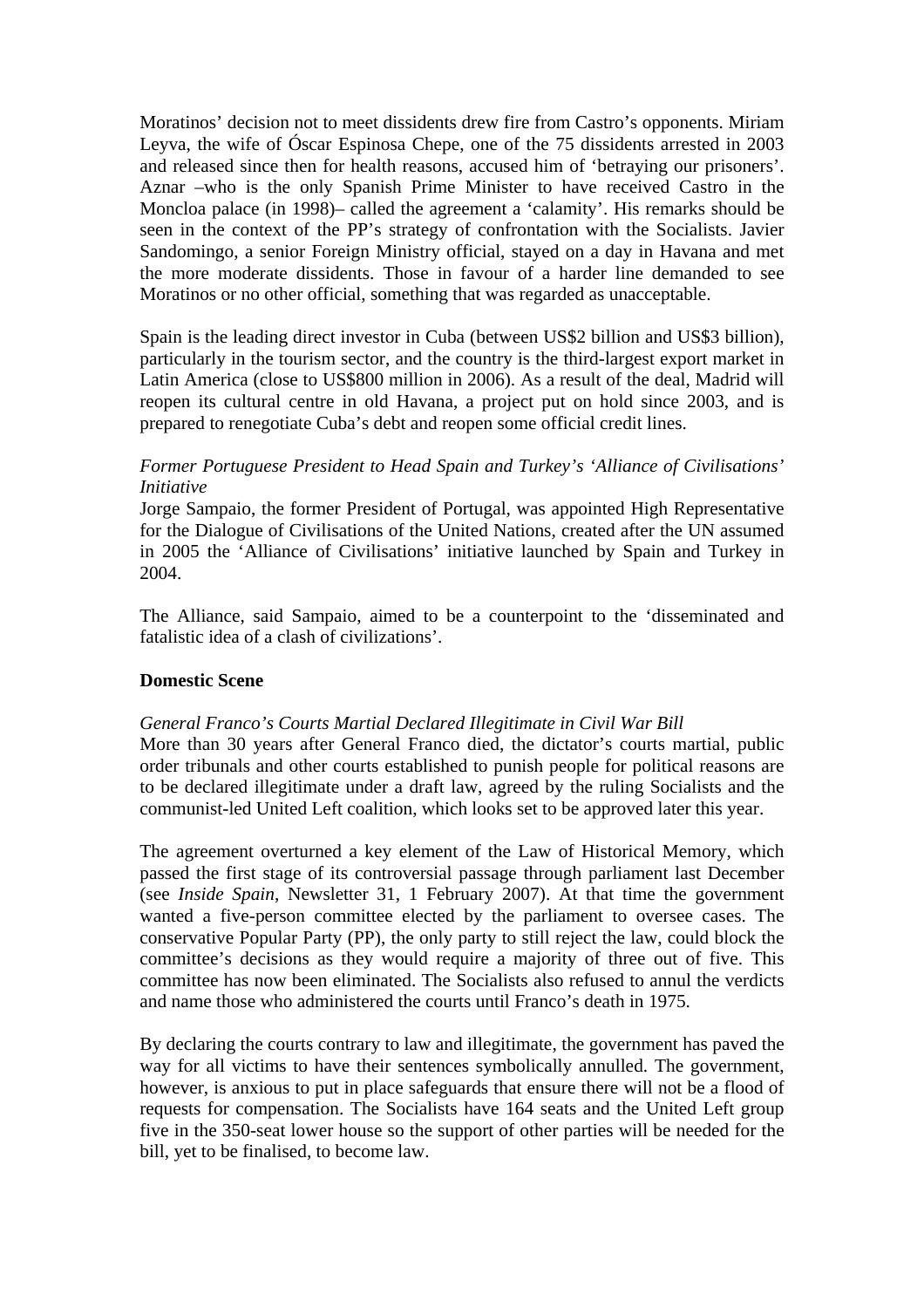The PP accused José Luis Rodríguez Zapatero, whose Republican paternal grandfather, an army captain, was shot by a Nationalist firing squad in 1936 for refusing to support Franco's uprising against the democratically-elected government, of 'definitively burying the transition to democracy'. 'Parliament has never before been used to look back at that tragic and dramatic moment of history, the civil war,' said Eduardo Zaplana, the PP's parliamentary spokesman.

The transition implicitly incorporated a *pacto de olvido* (agreement to forget, or overlook) which the left (the losers) believes has gone on far too long. While Argentina, Chile, Guatemala and South Africa have had truth commissions, Spain's politicians, until now, have preferred not to rake over the past and run the risk of inflaming the passions of the 'winners' and 'losers'. The focus has been more on restoring the rights of those who were deprived of them: for example, 574,000 cases of pensions and compensation have been resolved in the last 30 years at a cost of  $\triangleleft$  6.3 billion from public funds.

The British historian Paul Preston, author of the definitive biographies of Franco and of King Juan Carlos, told the newspaper *ABC* that he felt 'very uncomfortable' about the Memory Law, although he could understand the reasons for it. The government had to be 'careful' in the current political atmosphere of permanent confrontation between the two main political parties which very generally speaking represent the 'winners' and 'losers'.

The agreement was reached on the eve of the  $44<sup>th</sup>$  anniversary of the death by firing squad on 20 April 1963 of Julian Grimau, an exiled communist leader who returned to Spain clandestinely. The death sentence for his role during the civil war, not for his activities in Spain after it was over, provoked an international outcry. His family have unsuccessfully tried to have his case reassessed and could be among the first to benefit from the new law.

# *European Parliament Report Slams Coastal Developments*

A European Parliament committee approved a hard-hitting report which criticised the rapid urban growth along Spain's Mediterranean coast and accused regional governments in the area of continuing to 'violate' the 'fundamental rights of European citizens to their legitimately acquired property'.

The Parliament's report, approved by the Petitions Committee, was drawn up after a visit to Spain by MEPs in response to over 15,000 complaints about coastal development. If the assembly approves the report, the European Commission will have to decide whether to carry out recommendations to act against the authorities, particularly in Valencia, and elsewhere. The conservative Popular Party (PP), which governs Valencia, rejected the report and said it was politically motivated.

Tens of thousands of homes have been built in the last few years in a property boom that has made speculators wealthy, brought a spate of corruption cases to the courts and raised serious concerns about the destruction of coastal ecosystems and water supplies, The report said some families had 10% of their land expropriated and had to pay tens of thousands of euros for roads and infrastructure serving developments built on their former land.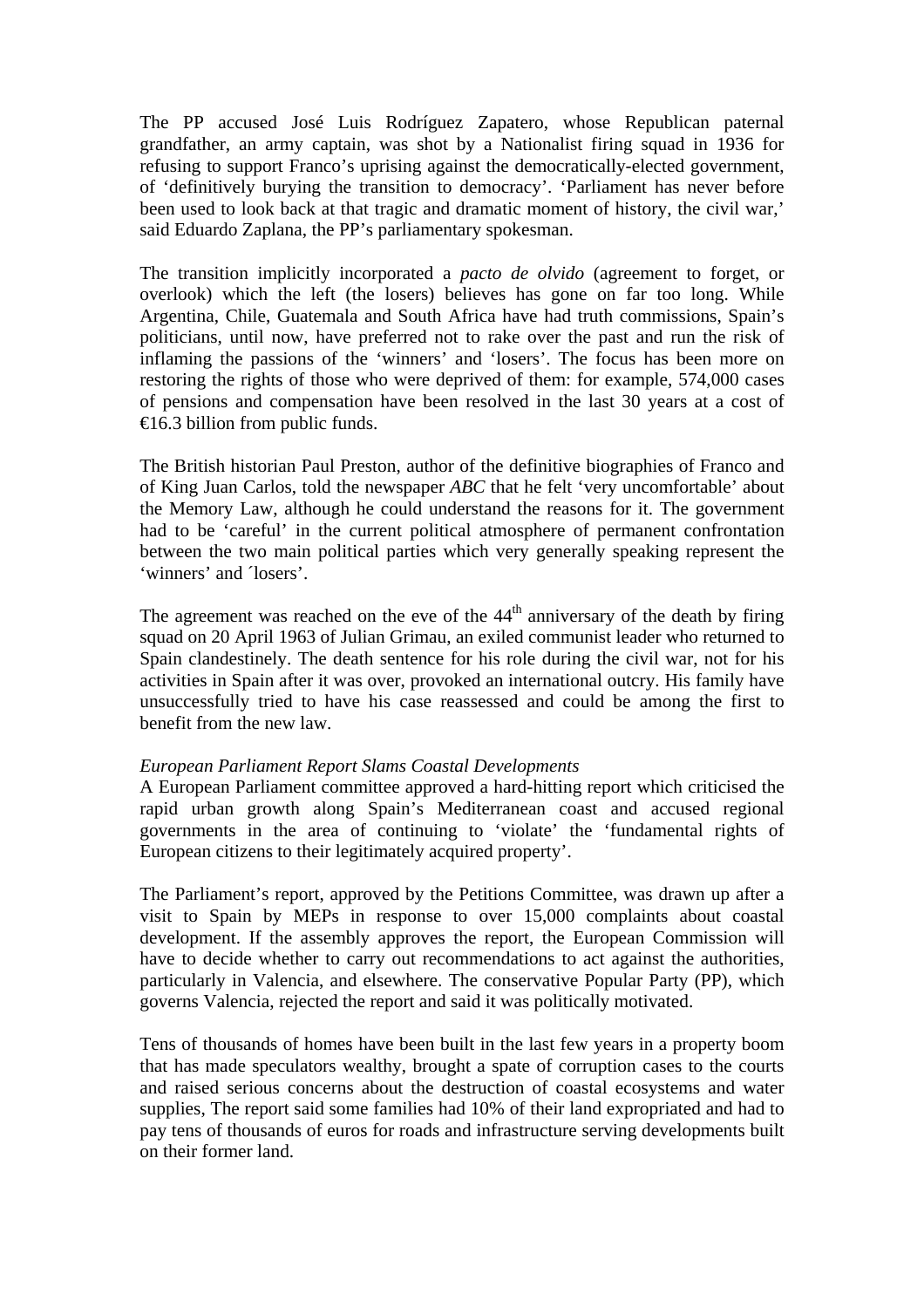The Valencian parliament approved its controversial new urban development law in 2005, despite a call by the European Parliament for changes (see *Inside Spain,*  Newsletter 20, 13 January 2006).

In a separate development, a magistrate decided to bring charges against five senior officials in the PP government of Murcia, one of the other regions mentioned in the Parliament's report, for reclassifying land protected for environmental reasons so that homes could be built on it. The case was investigated after a local socialist politician said he had been offered a bribe of  $\bigoplus$  million by an intermediary working for the promoter of the housing project.

Valencia and Murcia account for around one-third of the urban developments rejected by the water authorities because a regular water supply cannot be guaranteed. Despite the negative reports, which are not legally binding, a total of around 300,000 homes are being built.

## *Integration Plan for Immigrants*

The government launched its plan to strengthen education, healthcare and social services in the main areas where immigrants have settled. More than 40% of the  $\epsilon$ 2 billion budget between now and 2010 will go on education. State schools in areas where there is a high concentration of immigrants are becoming overcrowded. The network of these primary and secondary schools only accounts for 66% of total students, but 80% of the children of immigrants go to them.

Spain has received more than 4 million immigrants in less than a decade, increasing its population by around 10%.

## *Spain: Third Oldest OECD Country in 2050*

Spain will have the third-oldest population among OECD countries in 2050 and its ratio of inactive elderly to the total labour force will increase from 38.2% in 2000 to 90.5% in 2050, according to the latest OECD estimates. The proportion of the population aged 65 or over is forecast to double to 35% in 2050, three times higher than the share in 1975 (see Figure 1).

| Figure 1. Population Aged 65 and Over (% of Total Population) |  |
|---------------------------------------------------------------|--|
|---------------------------------------------------------------|--|

|              | 2000 | 2050 |
|--------------|------|------|
| France       | 16.1 | 26.2 |
| Germany      | 16.4 | 29.6 |
| Italy        | 18.3 | 33.7 |
| <b>Spain</b> | 16.8 | 35.7 |
| Sweden       | 17.3 | 23.6 |
| UK           | 15.8 | 25.3 |
| OECD average | 13.0 | 25.5 |
|              |      |      |

Source: OECD Factbook 2007.

This means for every elderly inactive person there will be only one person in the labour force. The sharp increase in the old-age dependency ratio is a Europe-wide problem, but substantially more acute in Spain, despite the influx of immigrants, and only surpassed by Italy (see Figure 2).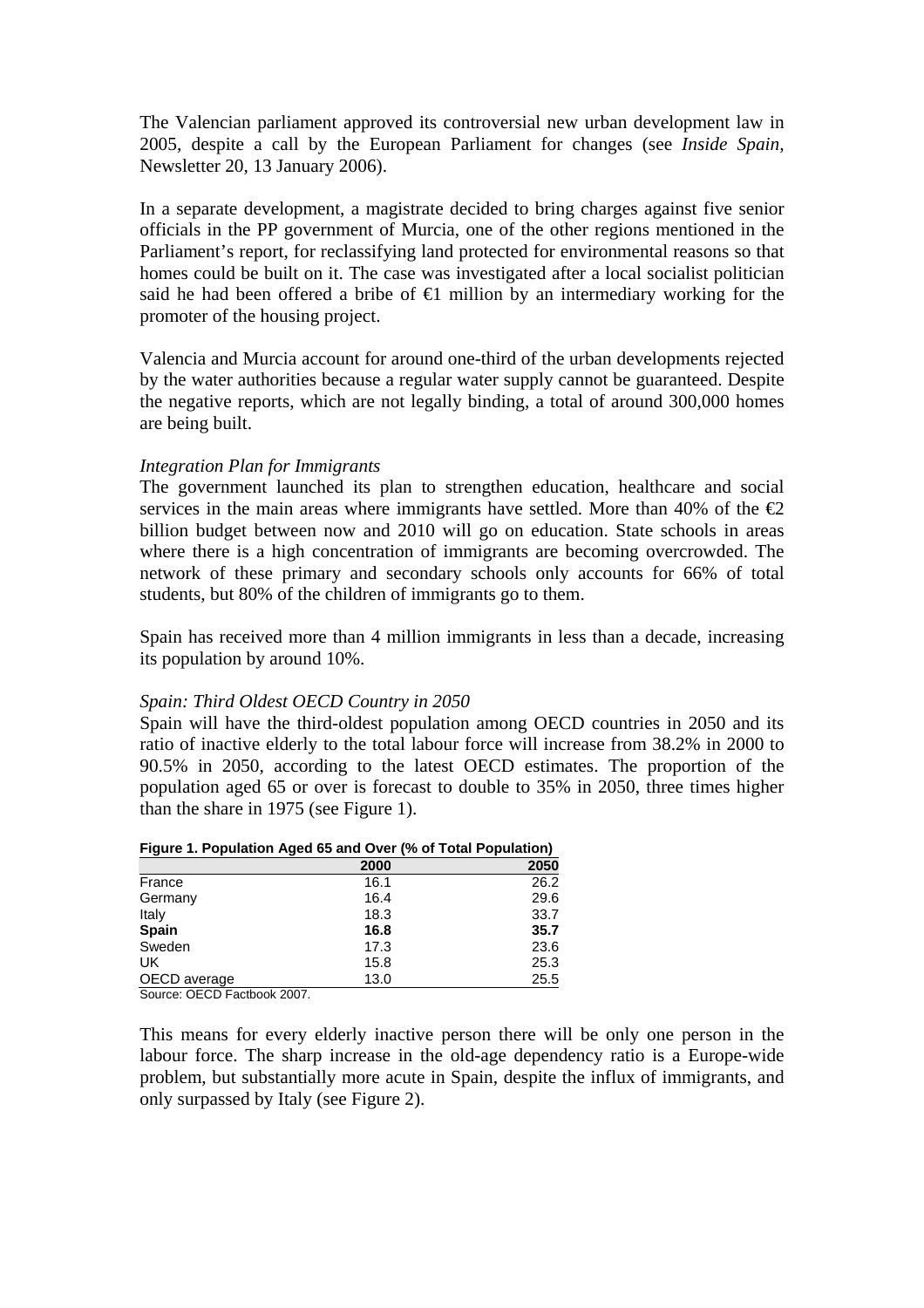|              | 2000 | 2050 |
|--------------|------|------|
| France       | 36.4 | 68.9 |
| Germany      | 33.3 | 67.0 |
| Italy        | 42.5 | 92.8 |
| <b>Spain</b> | 38.2 | 90.5 |
| Sweden       | 31.9 | 46.4 |
| UK.          | 30.8 | 54.7 |
| OECD average | 24.8 | 53.8 |

Source: OECD Factbook 2007.

Since a 'greying' population is fundamentally caused by a combination of declining fertility (no longer the case in Spain) and increased life expectancy, the effects have implications on the composition of all age groups, young and old alike. This means that its consequences affect all institutions of a society and will entail reforms not only of the pension system but also education, the labour market and public health care. Few reforms in these areas have been undertaken.

## **The Economy**

## *Real Estate 'Bubble' Fears Hit Stock Market*

Spain's stock market was hard hit by fears of a crash in Spain's booming property sector (see Figure 3), sparked by a free-fall in the share price of Astroc Mediterráneo, the sector's star company, and data showing a slowdown in house prices and an oversupply problem. The government, anxious to stem any panic, wasted no time in saying that some stocks had grown 'excessively' and that what had happened was simply a 'correction'.



The share price of Astroc fell 65% over six days in April after reaching a peak of €72.60 in February, 11 times its initial public offering price of €6.40 in May 2006. That surge helped push Astroc Chairman Enrique Bañuelos onto Forbes magazine's annual billionaires list. The Astroc share recovered a little.

Astroc's fall dragged down other real estate companies and the Ibex-35, the Spanish market's main index (see Figure 4). Bañuelos said there was no justification for it.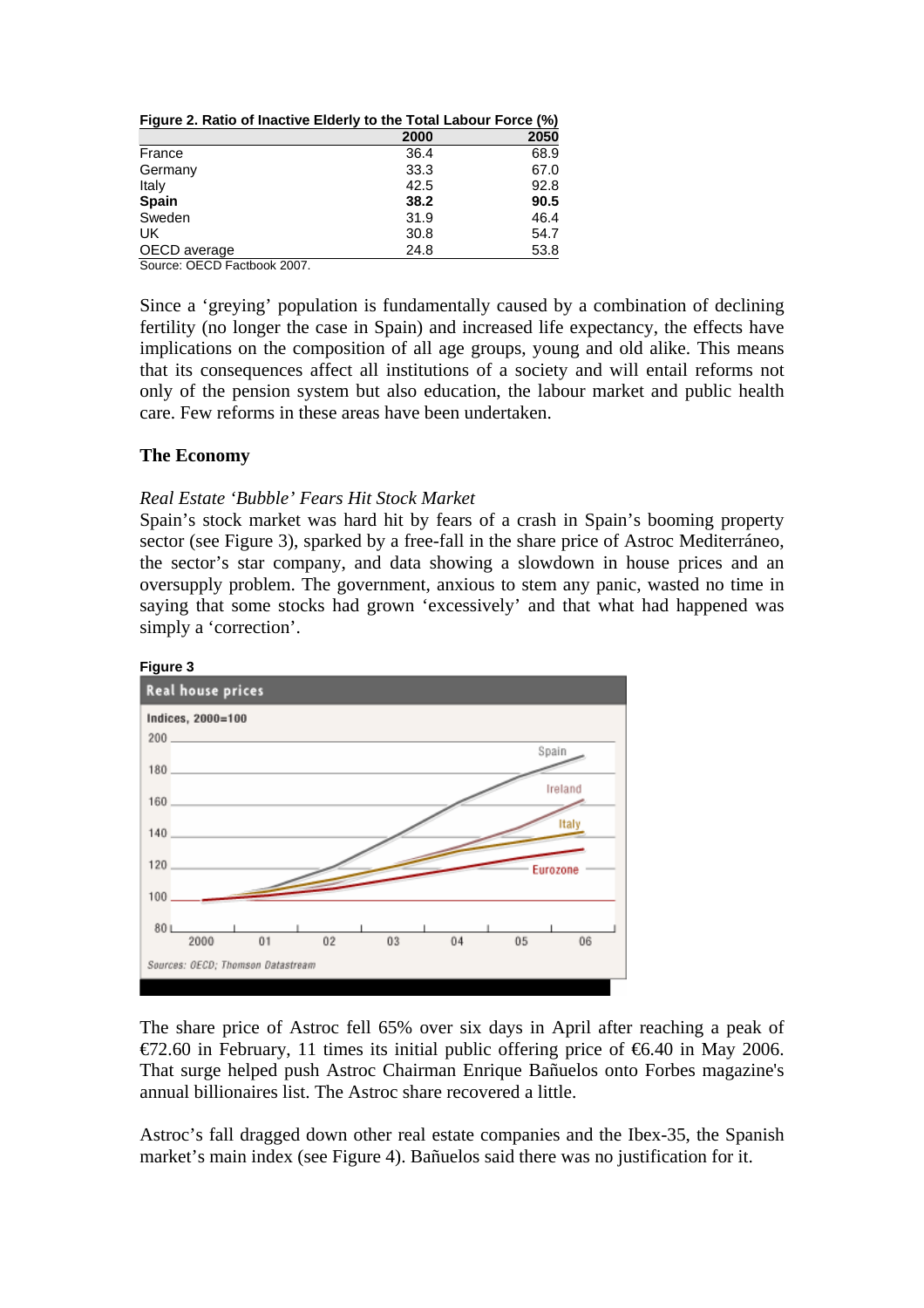| Figure 4. Falls in Real Estate Stocks (€) |  |  |  |  |  |
|-------------------------------------------|--|--|--|--|--|
|-------------------------------------------|--|--|--|--|--|

| Company     | Maximum share price and date | Price on April 26 Price on May 7 |       |
|-------------|------------------------------|----------------------------------|-------|
| Astroc      | 72.60 (26/2/07)              | 15.95                            | 16.44 |
| Colonial    | 77.30 (19/1/07)              | 55.75                            | 56.50 |
| Fadesa      | 36.87 (20/2/07)              | 27.35                            | 28.01 |
| Inbesòs     | 37.35 (6/2/07)               | 27.98                            | 25.10 |
| Inmocaral   | 6.06 (11/12/06)              | 4.33                             | 4.64  |
| Metrovacesa | 128.50 (18/12/06)            | 84.95                            | 87.20 |
| Montebalito | 25.98 (26/2/07)              | 21.95                            | 21.02 |
| Urbas       | 3.40(23/1/07)                | 2.36                             | 2.17  |

Source: Bolsa de Madrid.

House prices rose 7.2% year-on-year in the first quarter, the lowest increase in eight years, according to the Housing Ministry. The Ministry said there was now oversupply, with licences issued for 800,000 new housing starts compared with an estimated demand for 600,000. Some property developers have been offering a free car to prospective house buyers in a bid to lure them and there have been reports of people selling investment homes before they were completed at considerably less than they paid for them.

The labour intensive construction sector and related services are the driving force of the Spanish economy and a hard –as opposed to a soft– landing would severely damage the economy. The economy is too 'lopsided', according to the IMF. Spain has one of the world's highest levels of home ownership (84% compared with an EU average of 66%). The total value of mortgages is lower in GDP terms than the EU average (48% against 56%) but almost all of them are at variable interest rates which means that borrowers could be squeezed by interest rate rises.

The jitters took some of the shine off the first state of the economy address by José Luis Rodríguez Zapatero, the Prime Minister, to a select audience in the Madrid Stock Exchange. Last year was the best in the country's 30 years of democracy, he said. GDP expanded 3.9%, unemployment was down to 8.3% (close to the EU average), inflation was 2.5% (0.6 pp more than the average), the public debt ratio stood at 39.8% of GDP and Spain was one of the few EU countries to record a general government budget surplus (1.8% of GDP).

While last year crowned a 13-year period of uninterrupted growth and the strong expansion is set to continue (projected GDP growth of 3.5% this year), the economy is accumulating problems and headed towards what the most pessimistic observers view as a 'perfect storm'.

Productivity growth is very sluggish, investment in R&D is among the lowest in the EU (at just over 1% of GDP), competitiveness is ailing, household debt is very high, the education system has serious problems (the drop out rate in secondary education is very high and the average number years of schooling for adults over the age of 25 is nine compared with 13 in the US and 11 in the EU, see Figure 5), the current account deficit in 2006 was the second largest in the world ( $\bigoplus$ 6 billion or 8.8% of GDP) and shows no signs of abating (see *Inside Spain*, Newsletter 33, 2 April 2007).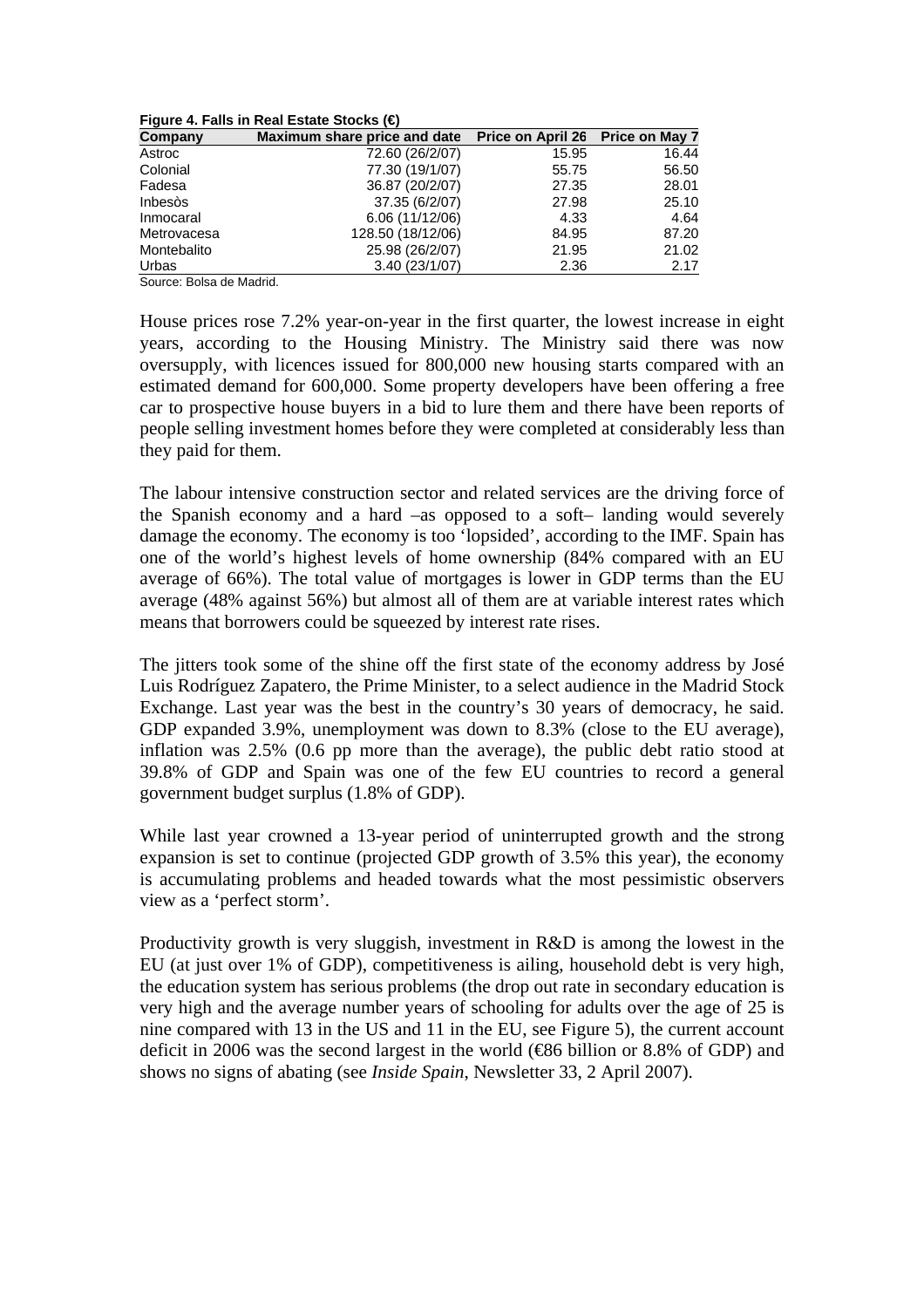|  |  | Figure 5. Young People with Upper Secondary Education (%)* |
|--|--|------------------------------------------------------------|
|  |  |                                                            |

|               | 2000 | 2005 |
|---------------|------|------|
| France        | 81.6 | 82.8 |
| Germany       | 74.7 | 71.0 |
| Italy         | 68.8 | 72.9 |
| Poland        | 87.8 | 90.0 |
| <b>Spain</b>  | 65.9 | 61.3 |
| Sweden        | 85.2 | 84.8 |
| UK            | 76.4 | 77.1 |
| EU-25 average | 76.3 | 76.9 |

(\*) People aged between 20 and 24.

Source: Eurostat.

Zapatero, who took office in 2004, launched what he hopes will be an annual event by the Prime Minister of the day (see *www.la-moncloa.es/NR/rdonlyres/7DCB0865- 0304-4C8A-ABF8-FA976DBFC78E/80868/IEPG\_2008.pdf* for the full document in Spanish).

## *Telefónica Acquires Stake in Telecom Italia*

Telefónica is to take part of a controlling stake in Telecom Italia (TI). It will pay  $\epsilon 2.3$ billion as part of a  $\bigoplus$ . 1 billion operation to buy out Pirelli, the Italian tyre company.

Spain's telecoms giant joined forces with the Benetton family, insurer Generali and Italian banks Intesa Sanpaolo and Mediobanca to hold 23.6% of TI. Telefónica's own stake will be 6.9% and it will have two TI board directors while the Italian investors will have 13.

The power arrangements were designed to ensure the deal was not scuttled by political opposition to Telefónica's entry into Italy's dominant telecoms company. An earlier deal between Pirelli and the US's AT&T and Mexico's América Móvil collapsed because of political resistance.

Telefónica's deal was preceded earlier in April by Enel, 30% owned by the Italian government, and Acciona, a Spanish infrastructure company, joining forces and outbidding Germany's E.on for Endesa, Spain's largest electricity company, which resulted in the resignation of the stock market regulator (see separate story below). The two deals suggested a closer political relationship between Madrid and Rome and could result in the resurrection of the merger of Spain's Abertis and Italy's Autostrade to create the world's largest toll-road operator and infrastructure company. This marriage was blocked last year by the Italian government.

## *Santander Joins Consortium in Battle for ABN Amro*

Grupo Santander, Spain's largest financial group, joined forces with Royal Bank of Scotland (RBS), an old ally, and Fortis, the Belgo-Dutch banking and insurance group, to make a US\$24.5 billion bid for the LaSalle Bank, the US arm of the Netherlands' ABN AMRO. The offer is conditional on being able to buy the rest of ABN, which Barclays has made a bid for. ABN rejected the offer. The consortium of European banks is offering around  $\epsilon$  2 billion for ABN, trumping Barclays' offer of €66 billion.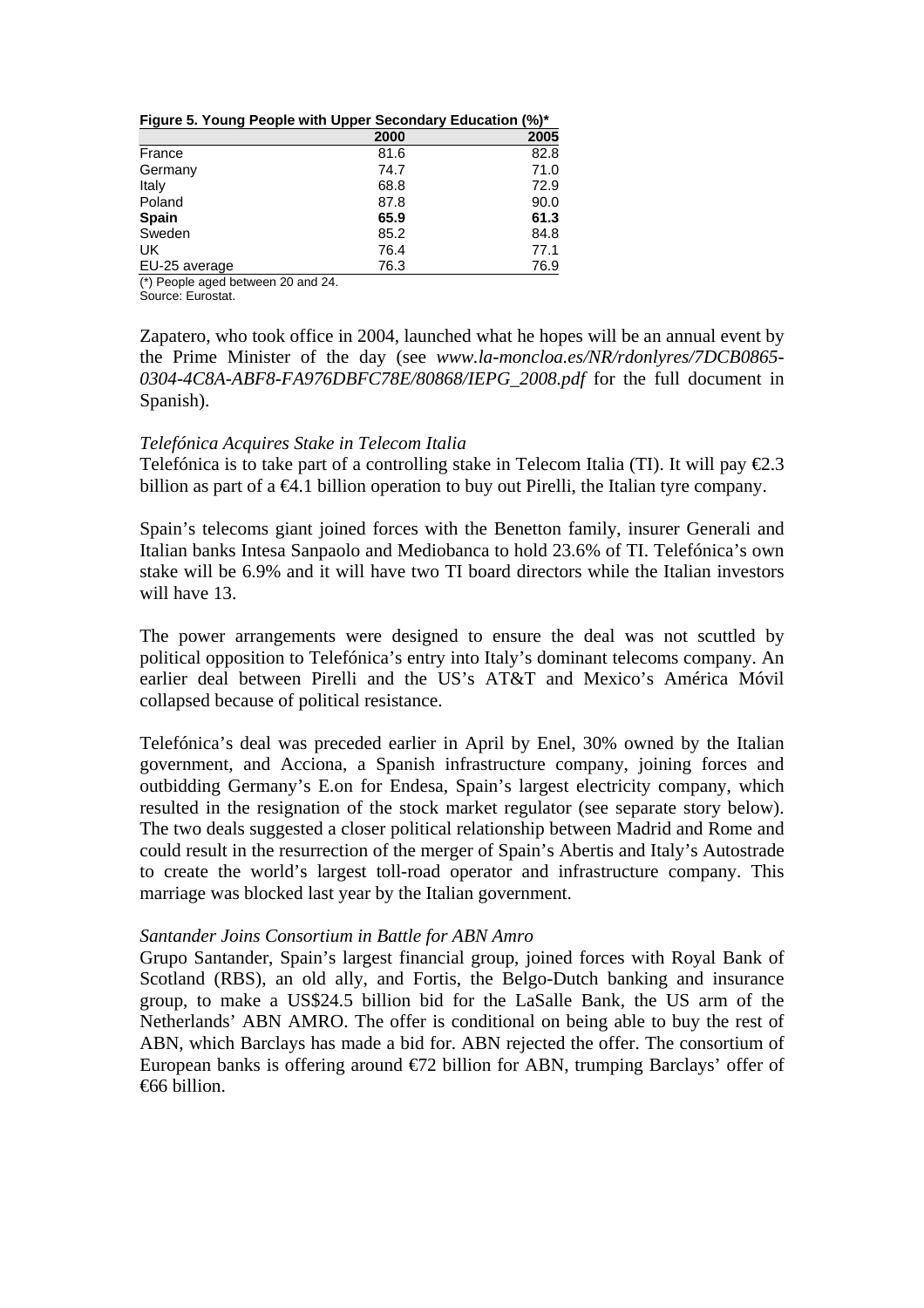The battle for ABN looks like being bogged down in legal battles over LaSalle. Bank of America (BofA) filed a lawsuit in New York claiming ABN had breached its contract by halting the separate sale to it of LaSalle. BofA is seeking a court injunction to block the sale of LaSalle to a rival bidder.

ABN's shareholders challenged the sale to BofA because it undermined the bid by the European consortium.

#### *Stock Market Regulator Resigns Over Battle for Endesa*

Manuel Conthe, the head of the National Securities Market Commission (CNMV), resigned after claiming the government dented the CNMV's independence by blocking an investigation into the rival and winning bid for Endesa, Spain's largest electricity company, by Italy's Enel and Acciona, its Spanish partner.

Conthe compared the rival and higher bid, made hours after the final binding offer by Germany's E.on to two runners who 'joined a marathon half-way, even though they had failed to register for the race. And then the referee fails to disqualify them'. The government made no secret of its opposition to E.on's bid –launched in February 2006– but denies inviting Enel and Acciona, which rapidly built up a 46% stake in Endesa, to mount a challenge.

The CNMV's executive committee agreed by three votes to two to investigate the rival bid, but the Board overturned this by four votes to three. The Board's voting is not made public, but it is believed that one of the two votes against was that of the Bank of Spain's representative.

The new Chairman of the CNMV, Julio Segura, a former Director of the body, proposed reforms including limiting the term of office to one period of more than the current four years so that it did not coincide with the changeover of governments.

#### *Spain Slips in Networked Readiness Index*

Spain slipped from  $31<sup>st</sup>$  to  $32<sup>nd</sup>$  place in the World Economic Forum's latest Networked Readiness Index which ranks countries according to their potential to use Internet-based technologies to boost economic growth on the basis of 67 variables (see Figure 6).

| Figure 6. Networked Readmess muex 2006-2007 Tankings |      |  |
|------------------------------------------------------|------|--|
| <b>Rank and country</b>                              |      |  |
| 1. Denmark                                           | 5.71 |  |
| 4. Finland                                           | 5.59 |  |
| 7. US                                                | 5.54 |  |
| 9. UK                                                | 5.45 |  |
| 16. Germany                                          | 5.22 |  |
| 23. France                                           | 4.99 |  |
| 28. Portugal                                         | 4.48 |  |
| 31. Chile                                            | 4.36 |  |
| 32. Spain                                            | 4.35 |  |
| 38. Italy                                            | 4.19 |  |
| $\left( \star \right)$ Out of 199 countries          |      |  |

**Figure 6. Networked Readiness Index 2006-2007 rankings\*** 

(\*) Out of 122 countries.

Source: World Economic Forum.

The US lost top spot to Denmark and Italy was ranked  $38<sup>th</sup>$ , up four rungs but still well below Spain.